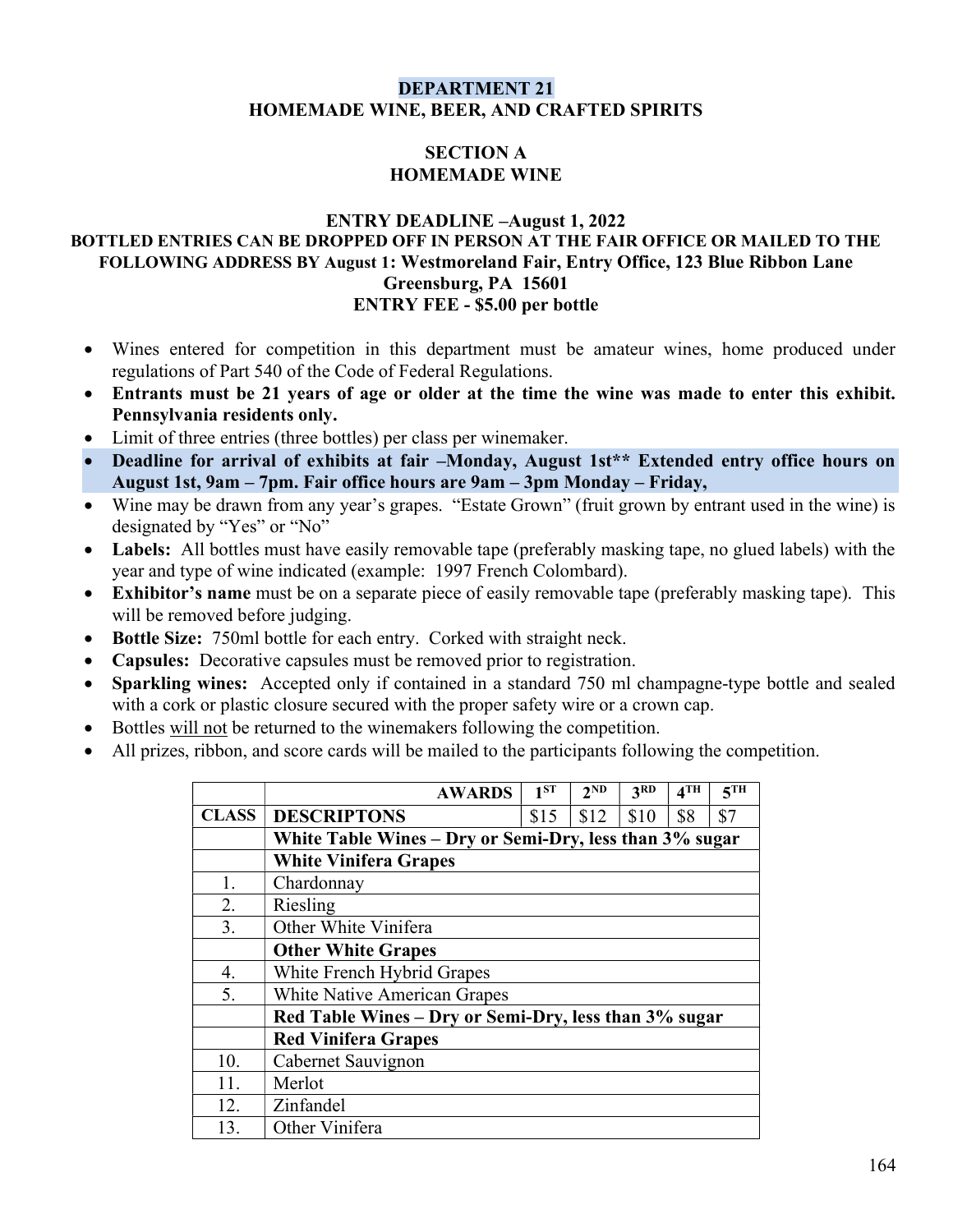|     | <b>Other Red Grapes</b>                         |  |  |  |  |  |
|-----|-------------------------------------------------|--|--|--|--|--|
| 14. | Red French Hybrid Grapes                        |  |  |  |  |  |
| 15. | <b>Red Native American Grapes</b>               |  |  |  |  |  |
|     | Rose Wine - Dry or Semi-Dry, less than 3% sugar |  |  |  |  |  |
| 20. | Rose Wine                                       |  |  |  |  |  |
|     | Sweet Wine $-3\%$ sugar or more                 |  |  |  |  |  |
| 25. | White Grape                                     |  |  |  |  |  |
| 26. | Red Grape/Blush                                 |  |  |  |  |  |
|     | <b>Blossom or Flower</b>                        |  |  |  |  |  |
| 27. | Blossom                                         |  |  |  |  |  |
|     | <b>Fruit Wine</b>                               |  |  |  |  |  |
|     | <b>Stone Fruit</b>                              |  |  |  |  |  |
| 29. | Dry or semi-dry                                 |  |  |  |  |  |
| 30. | Semisweet or sweet                              |  |  |  |  |  |
|     | <b>Other Fruit</b>                              |  |  |  |  |  |
| 31. | Dry or semi-dry                                 |  |  |  |  |  |
| 32. | Semi sweet or sweet                             |  |  |  |  |  |
|     | <b>Sparkling Wine</b>                           |  |  |  |  |  |
| 35. | White                                           |  |  |  |  |  |
| 36. | Red                                             |  |  |  |  |  |
| 37. | Rose                                            |  |  |  |  |  |
|     | <b>Berries</b>                                  |  |  |  |  |  |
| 40. | Elderberry                                      |  |  |  |  |  |
| 41. | Strawberry                                      |  |  |  |  |  |
| 42. | Blackberry                                      |  |  |  |  |  |
| 43. | Raspberry                                       |  |  |  |  |  |
| 44. | <b>Other Berries</b>                            |  |  |  |  |  |
|     | <b>Wine Display</b>                             |  |  |  |  |  |
| 50. | Three standard wine bottles, labeled            |  |  |  |  |  |
|     | <b>Novelty Wine</b>                             |  |  |  |  |  |
| 51. | Novelty Wine (Dandelion, Tomato)                |  |  |  |  |  |
|     | <b>Specialty Wine</b>                           |  |  |  |  |  |
| 52. | Specialty Wine (Port, Sherry)                   |  |  |  |  |  |
|     | <b>Honey (Mead) and Braggot</b>                 |  |  |  |  |  |
| 53. | Still (Dry, semi-dry, semisweet, sweet)         |  |  |  |  |  |
| 54. | <b>Sparkling</b>                                |  |  |  |  |  |
|     | <b>Cider</b>                                    |  |  |  |  |  |
| 55. | Still or sparkling                              |  |  |  |  |  |
| 56. | Concentrate or Wine from a Kit                  |  |  |  |  |  |

Thank you to our Best of Show Sponsor in the Wine and Beer Categories!!